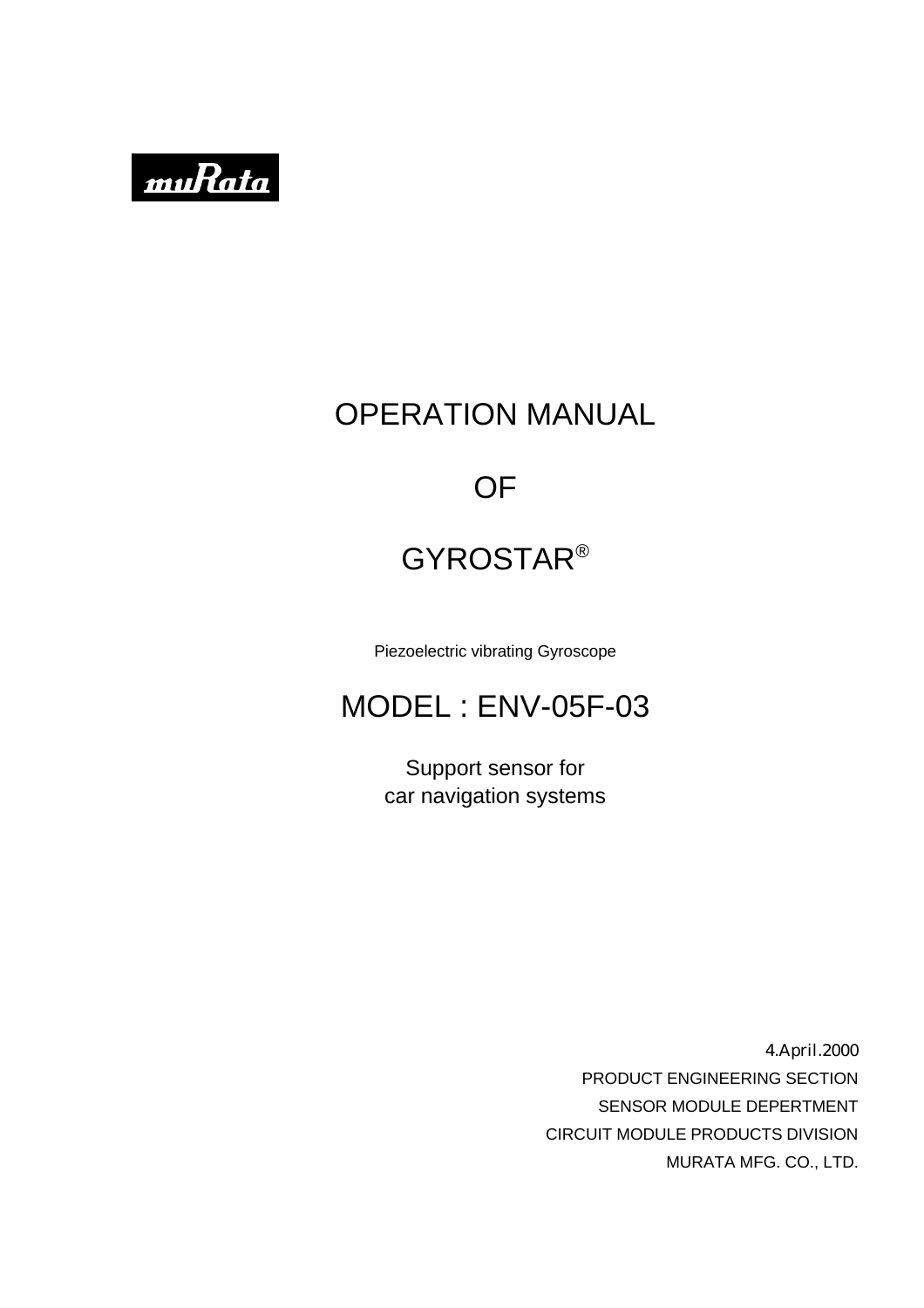#### Introduction

This angular velocity sensor employs the principle that a Coriolis force results if an angular velocity is applied to a vibrating object. Murata's unique ceramic bimorph vibrating unit is used as the sensor element unit, thereby enabling piezoelectric ceramics to be used for both excitation and detection. The use of this unit simplifies equipment structure and circuit configuration, thus making it possible to provide outstanding performance.

This sensor can be used for positional control and posture control of a moving object requiring high-precision measurements.

#### 1. Features

- On Board mount type for easy PCB installation
- Low height of 23mm capable of being installed in a one DIN size box

#### 2. Applications

- Dead reckoning function in car navigation systems
- Satellite antenna positioning for moving object
- Movement memory for accident recorders
- Other objects requiring angular rate detection with high precision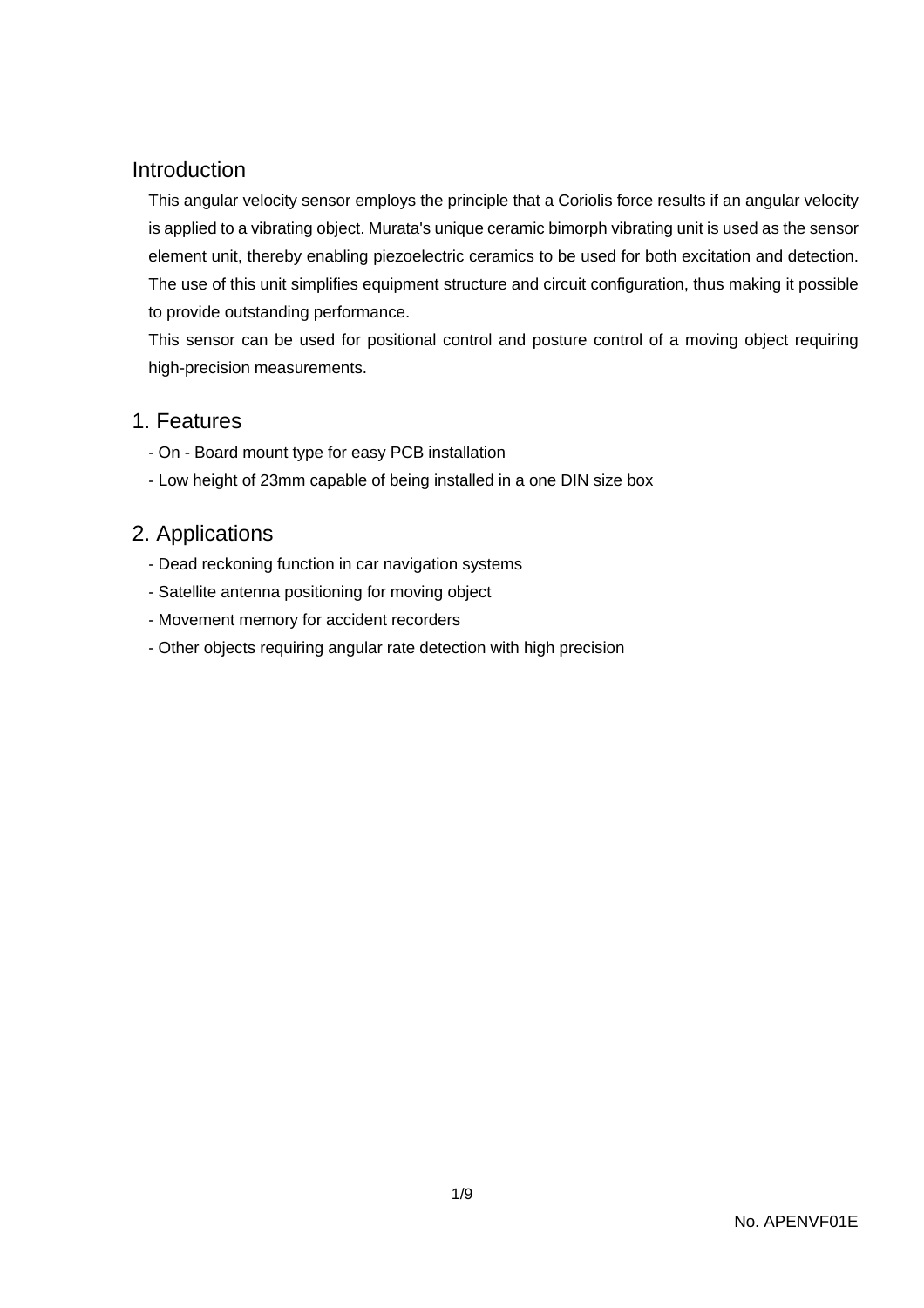## 3. Specifications

| ENV-05F-03<br>Type                        |        |                                             |                                |                          |                      |                  |  |
|-------------------------------------------|--------|---------------------------------------------|--------------------------------|--------------------------|----------------------|------------------|--|
| Characteristic                            | Symbol | Condition                                   | MIN.                           | STD.                     | MAX.                 | Unit             |  |
| Supply voltage                            | Vcc    |                                             | $+4.5$                         | $+5.0$                   | $+5.5$               | <b>VDC</b>       |  |
| <b>Current consumption</b>                | Icc    | at Vcc=5.0VDC                               |                                |                          | 15                   | mA               |  |
| Max. angular velocity                     | Omax   |                                             | $-1/3$ PI<br>$(-60)$           |                          | $+1/3$ PI<br>$(+60)$ | rad/s<br>(deg/s) |  |
| Output                                    | Vo     | angular velocity = $0$<br>at -30~80°C       | 2.150                          | 2.500                    | 2.850                | <b>VDC</b>       |  |
| Scale factor                              | Sv     | at -10~60°C<br>at -30~80°C                  | 23.0<br>21.7                   | 25.0<br>25.0             | 27.0<br>28.3         | mV/deg/s         |  |
| Asymmetry CW & CCW                        |        |                                             |                                |                          | 3                    | deg/s            |  |
| Temp. coefficient<br>Scale factor         |        | reference: Ta<br>at -10~60°C<br>at -30~80°C |                                |                          | ±5<br>±10            | %FS              |  |
| <b>Drift</b>                              |        | at -30~80°C                                 | $\overline{\phantom{a}}$       | $\overline{\phantom{0}}$ | 9                    | deg/s            |  |
| Start up                                  |        | Measure Vo after 5s                         | $\qquad \qquad \blacksquare$   | $\blacksquare$           | ±1                   | deg/s/10mi       |  |
| Noise level                               |        | 10kHz noise                                 | $\overline{\phantom{a}}$       | $\blacksquare$           | 20                   | mVrms            |  |
| Linearity                                 |        | in the Omax                                 | $\overline{\phantom{a}}$       |                          | 0.5                  | %FS              |  |
| Response                                  |        | Phase delay: 90deg                          | $\blacksquare$                 | 10                       | $\overline{a}$       | Hz               |  |
| Dependence on<br>Supply voltage<br>Output |        |                                             | 0.8                            |                          | 1.2                  |                  |  |
| Scale factor                              |        |                                             | 0.8                            |                          | 1.2                  |                  |  |
| Operating temp. range                     | Topr   |                                             | $-30$                          |                          | 80                   | $\rm ^{\circ}C$  |  |
| Storage temp. range                       | Tstg   |                                             | $-40$                          |                          | 85                   | $\rm ^{\circ}C$  |  |
| Weight                                    |        |                                             |                                |                          | 20                   | g                |  |
| Dimension                                 |        |                                             | 11.5(D) x 19.6(W) x 23.2(H) mm |                          |                      |                  |  |

All typical values

Unless otherwise specified, ambient temperature Ta= 25±5deg C, Vcc = 5.0 VDC Use a sensor output load resistance of 100k ohm or more.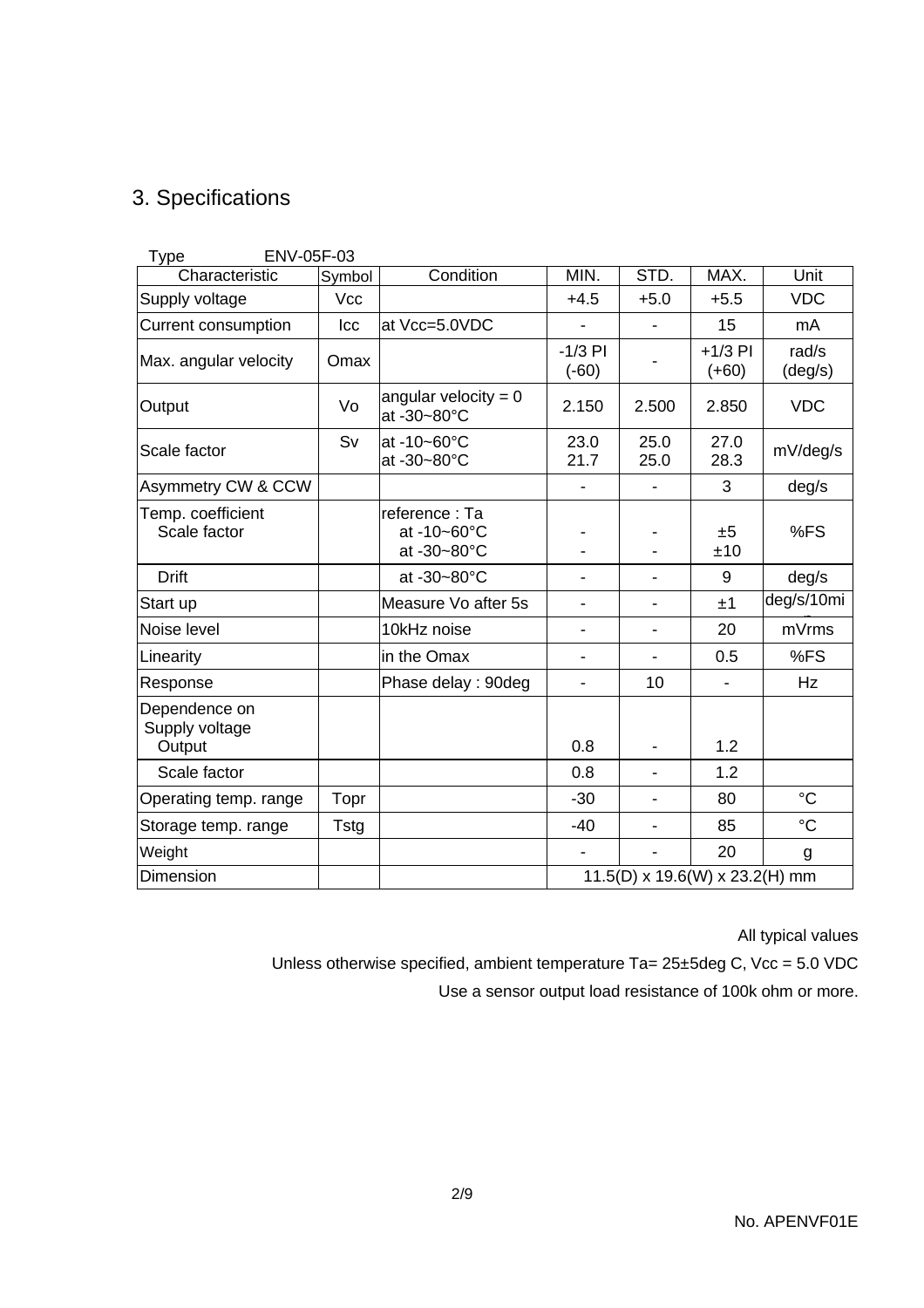### 4. Dimensions

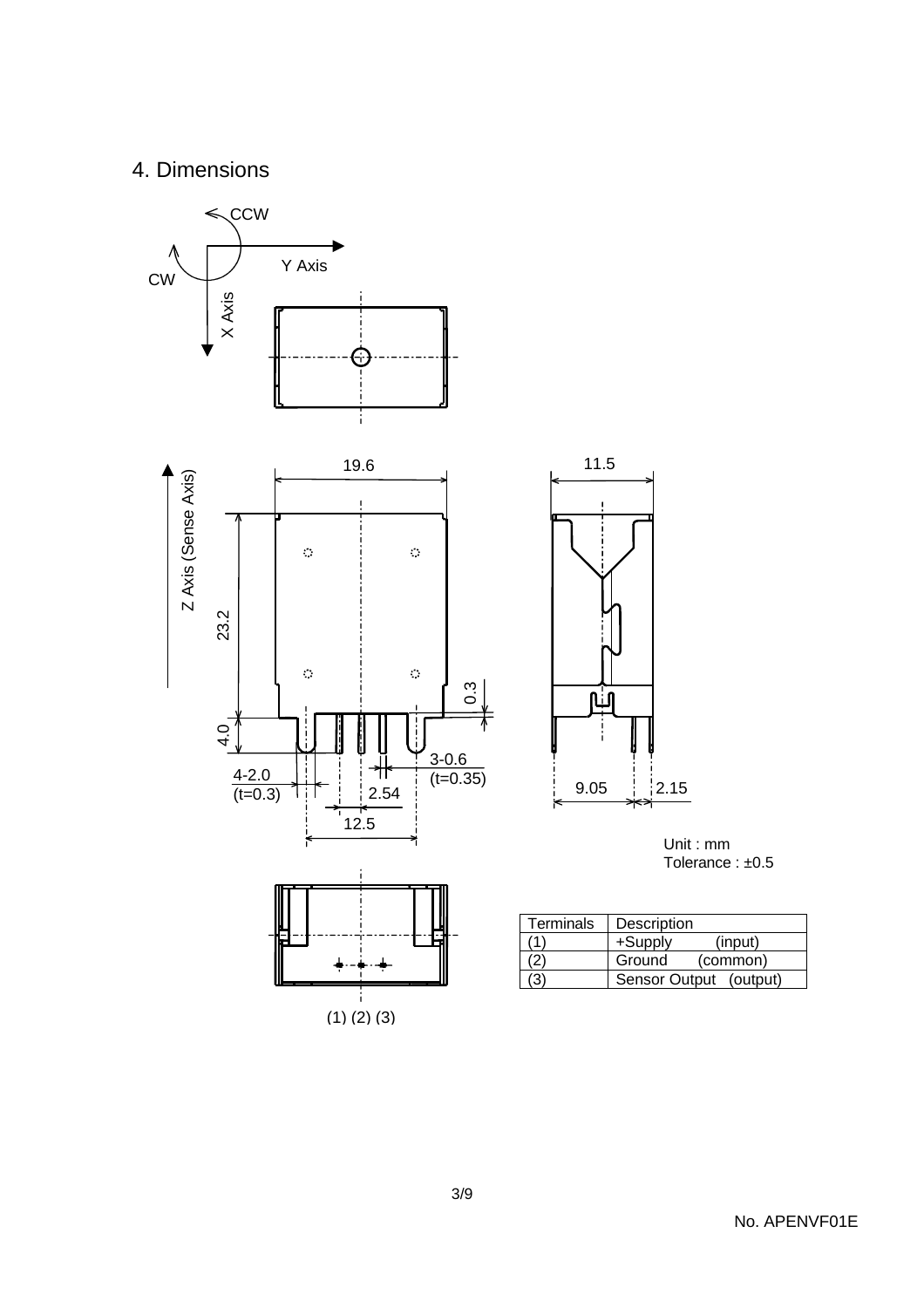#### 5. Installation

1) Install the sensor with the bottom face as reference.

- 2) Install the sensor vertically with respect to the rotating surface. (90  $\pm$  5 deg)
- 3) Install the sensor in a location free from vibration.
- 4) Install the sensor in a place free from substantial variations in temperature.
- 5) When installing the sensor, solder four tabs and terminals on PCB (t=1.6mm).
- 6) Observe the following rules. If not, characteristics might vary due to soldering heat.

| Soldering iron                    | Flow soldering                        |  |  |  |
|-----------------------------------|---------------------------------------|--|--|--|
| Terminal: 350±5deg C, 5s or less. | Soldering: 250±5deg C, 5s or less.    |  |  |  |
| Tab: 350±5deg C, 10s or less.     | Preheating: 105±10degC, 2min.or less. |  |  |  |

7) Tabs can be bent only once.



#### 6. Terminal connection

#### Terminal descriptions

Please refer to page 3 for terminals.

| Terminal | Symbol     | <b>Descriptions</b> |          |
|----------|------------|---------------------|----------|
|          | $+$ V $cc$ | Supply voltage      | (input)  |
| າ        | GND        | Ground              | (common) |
| 3        | Vout       | Sensor output       | (output) |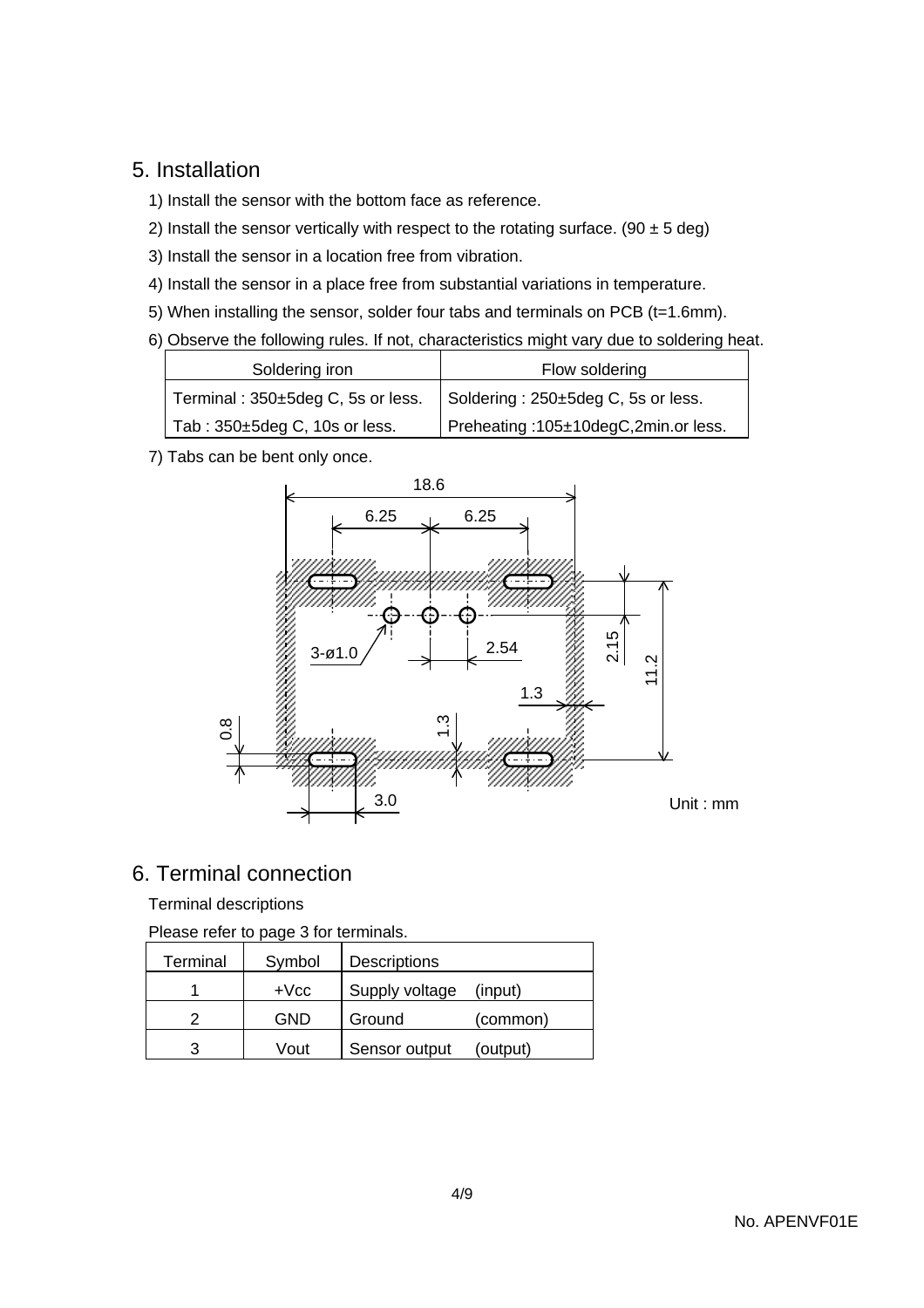#### 7. Connection

- 1) Operation voltage is +4.5V to +5.5V. Use stabilized power supply free from surge and ripple. Confirm power supply polarity before connecting sensor.
- 2) Output voltage is relative to the angular velocity.
	- $V0 + Sv \times O[V]$
	- V0 :Output at angular velocity is 0 [deg/s]
	- Sv :Scale factor [mV/deg/s]
	- O : Angular velocity [angular velocity range : -80 ∼ +80 deg/s]
- 3) Use a sensor output load resistance of 100k ohm or more.
- 4) Typical circuit

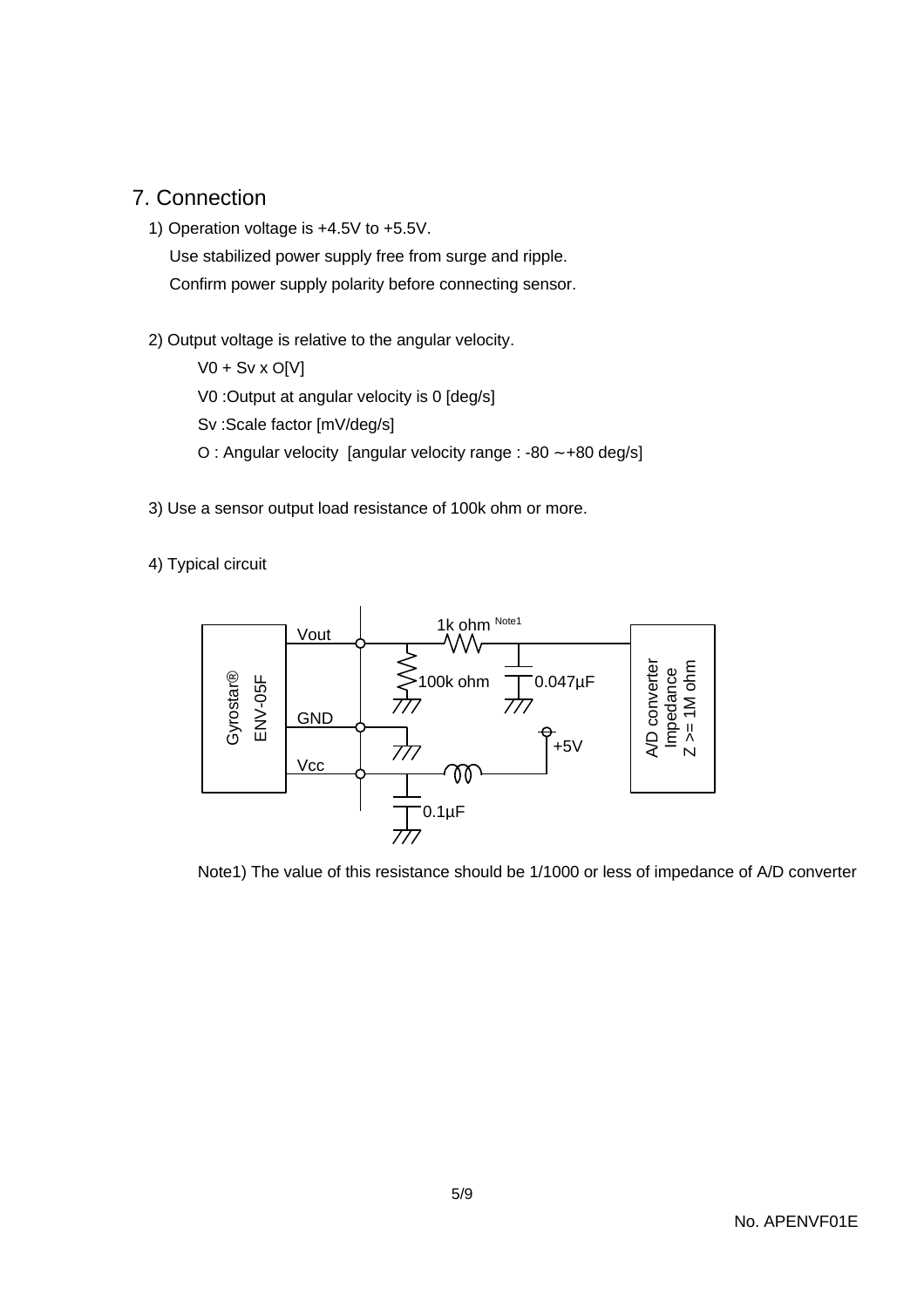#### 8. Notice

1) Bias and scale factor drift

Surrounding temperature variation might affect sensor output (bias, scale factor). Sensor should be mounted where temperature does not vary significantly.

When canceling bias drift, please refer to the following examples.

- Cut DC level of output using HPF (Hi-Pass-Filter) with low cut-off frequency on sensor output.
- If bias voltage can be detected just before measurement, replace former bias with it.
- ( refer to page 8)
- 2) Gyrostar detects angular velocity. It is possible to derive relative angle variation from integrating output voltage.

#### 9. Handling

- 1) Incorrect handling may affect sensor characteristics. Please note the following precautions;
	- A. Do not subject the sensor to shocks that exceed the rated limit.
	- B. Do not subject the sensor to a magnetic field exceeding 5000μT (50 G).
	- C. Do not install or store the sensor in a location in which condensation is likely to form on it.
	- D. Do not install or store the sensor in a location in which water may splash directly on it.
	- E. Do not install or store the sensor in a location in which it is likely to be exposed to salt water or corrosive vapor.
- 2) Precision electronic parts, such as ICs, are used for the sensor; therefore, it is necessary to take anti-static measures when handling.
- 3) Do not wash the sensor, It is not water resistant.
- 4) Do not remove label.
- 5) Do not disassemble.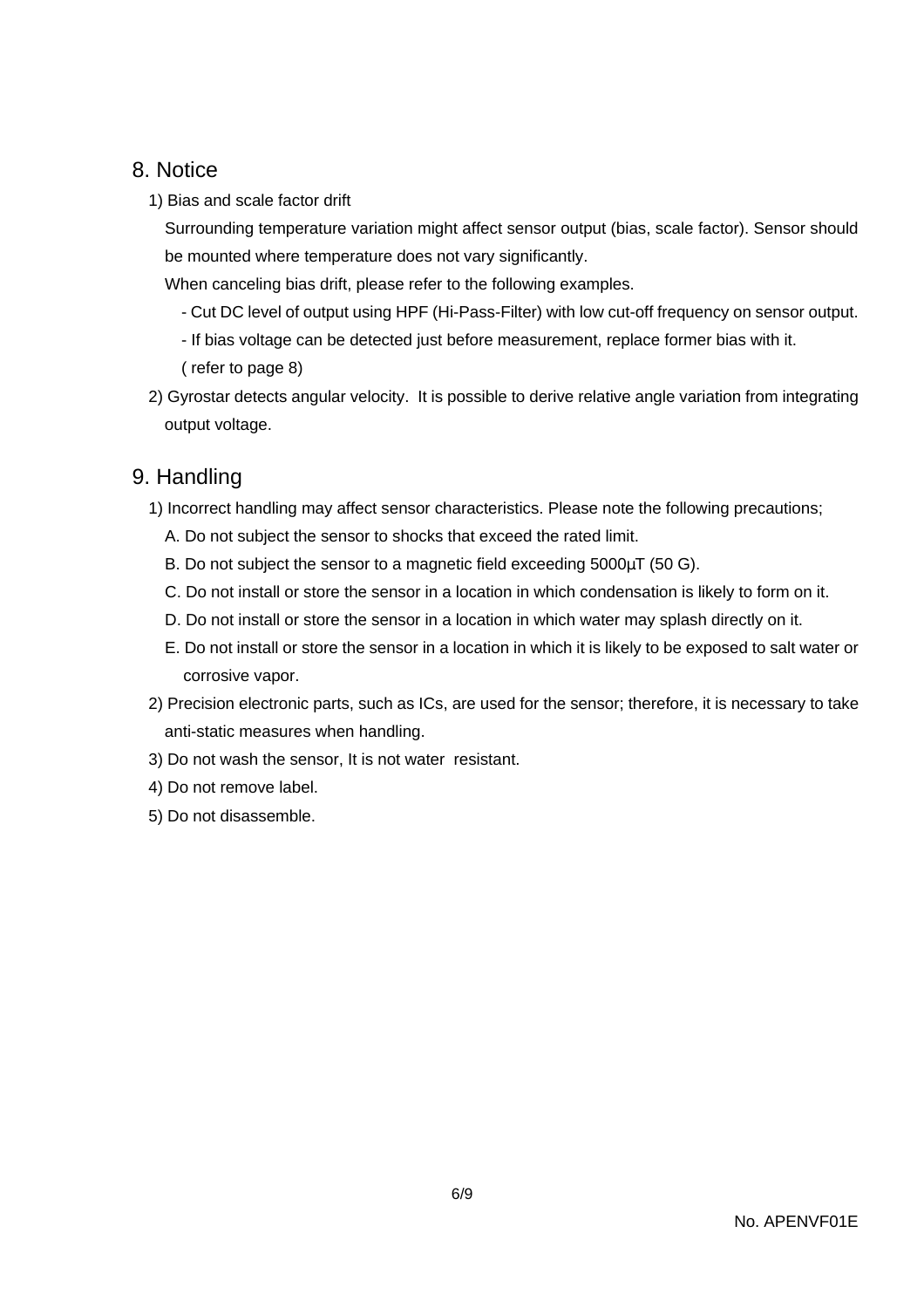#### 10. Application

- 1) When high-precision measurement is required, as in a navigation system, use the output of this sensor through an A/D converter as shown below.
- 2) Positive voltage (+) and negative voltage (-) are obtained in the clockwise and counter clockwise directions, respectively, with the static output as a reference.
- 3) Always use A/D converter of 12 bits or more. Resolution of A/D converter will affect measurement accuracy. Please choose a proper resolution according to the application.
- 4) The sampling frequency used for measurement should be 50 times/sec Min. Sampling frequency will affect measurement accuracy. Please choose a proper sampling frequency according to the application.
- 5) It is possible to derive relative angle variation from integrating the output voltage.

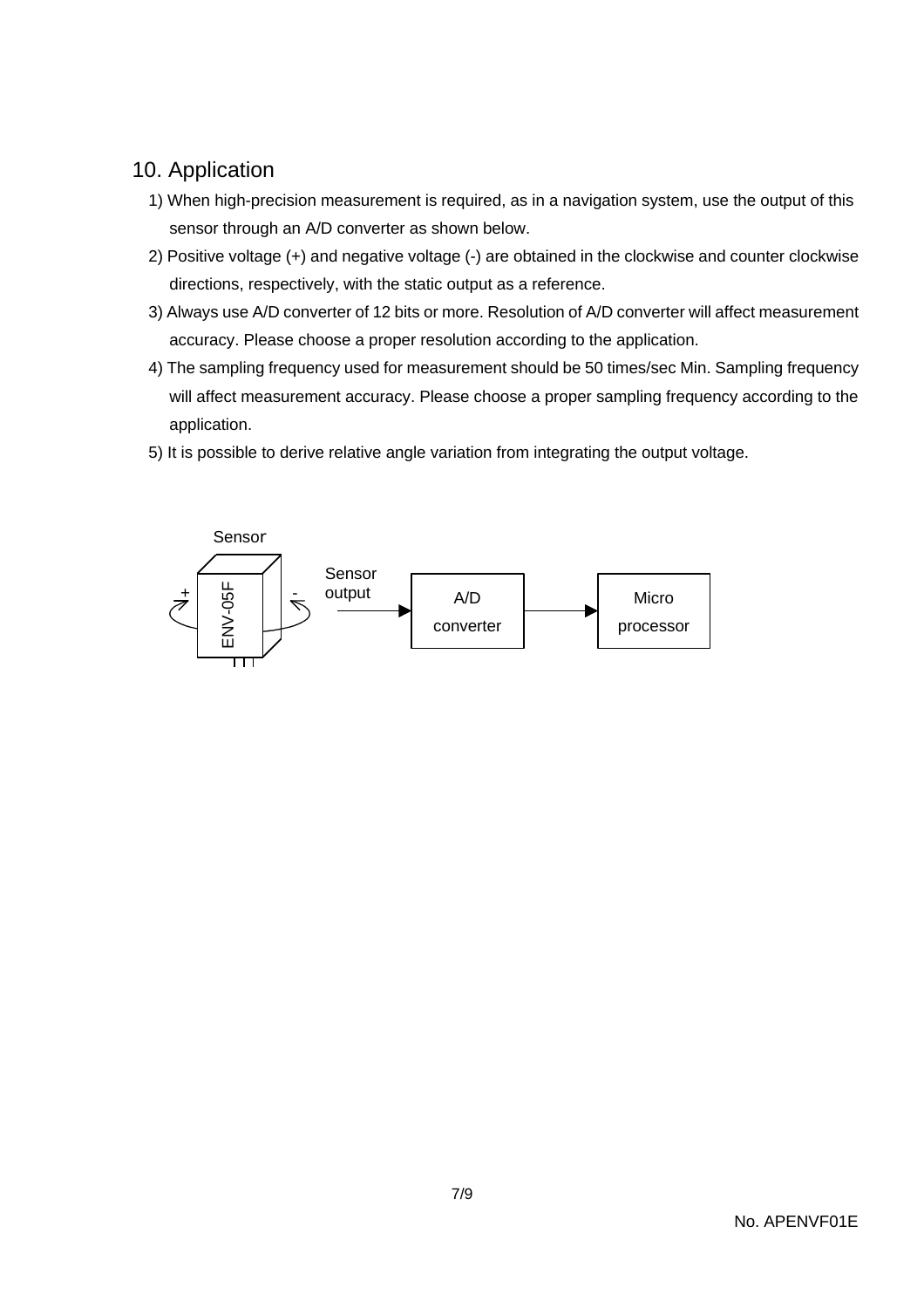## 11. Program flow chart for car navigation systems

An example of car navigation systems is shown in below program flow chart.